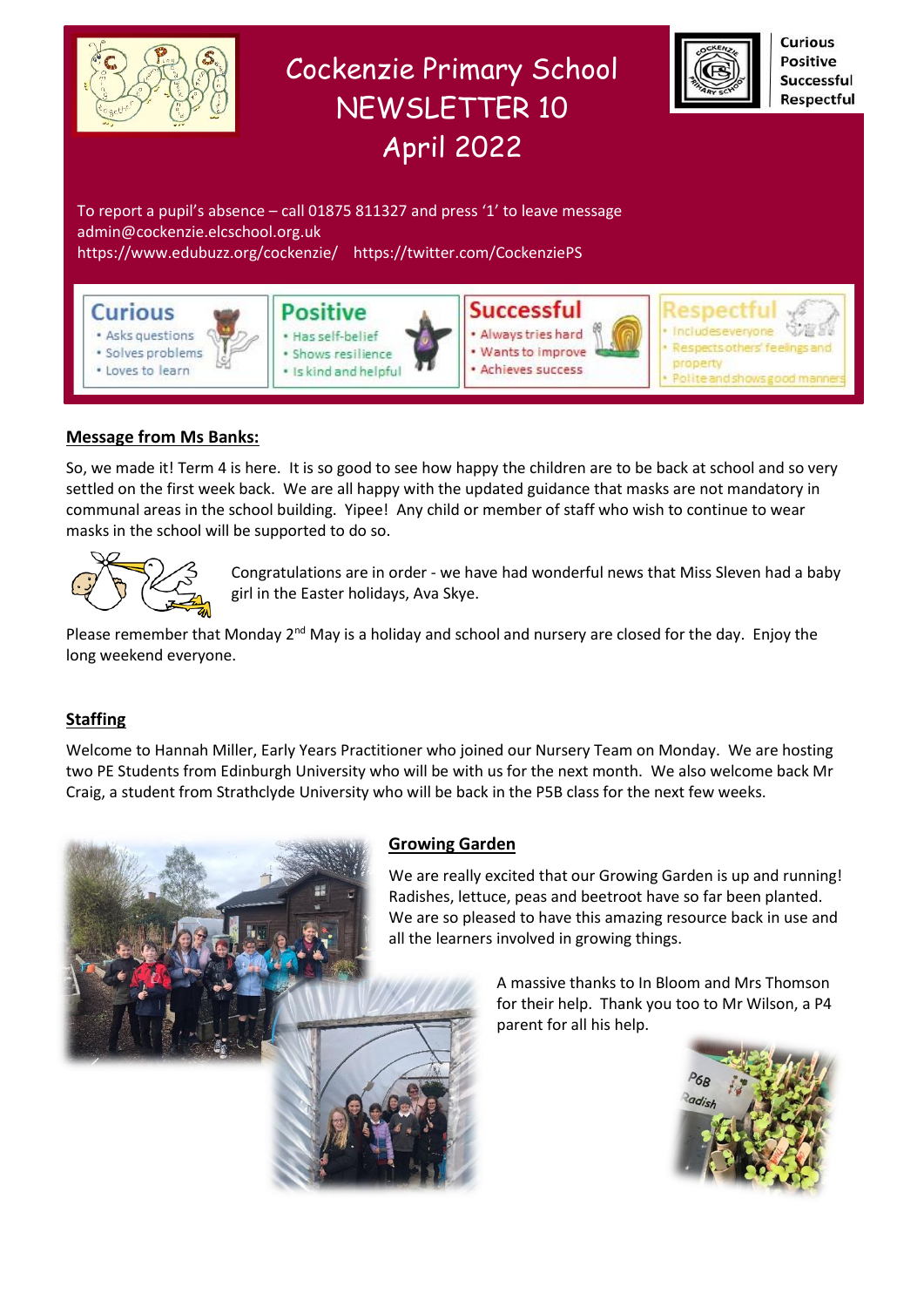# **PE Trainers/Gym Shoes and Jackets**

A reminder to ensure that all children have suitable trainers/gym shoes for PE please. Children should continue to bring jackets to school as we all know how variable the weather is. Thank you  $\odot$ 

### **New School Menu**

The new school menu started on Monday 25th April and menu options are available on SchoolPay to pre-order from now until the end of the summer term. A hard copy of the menu will be sent home via school bags as soon as they come in and an electronic copy can be found on our blog or by clicking here: [New School Menu](https://www.edubuzz.org/cockenzie/wp-content/blogs.dir/1239/files/2022/04/Primary-Menu-2022-23.pdf)

Please ensure that you order your child's lunch via SchoolPay. There is a significant number of lunches not being ordered by parents/carers. Any issues please contact us.



### **House Winners - Winton**

Winton House were our winning house last month. Winton collected the most tokens for their efforts in being curious, positive, successful and respectful. Winton pupils really enjoyed their reward which was a chocolate Easter egg hunt in our playground on the last day of term. Thank you to our house captains for hiding all the eggs!

# **Rights Respecting Schools**

We are gathering lots of different evidence to gain our Silver Award! Children have been enjoying learning about our different Rights across the school. Every two weeks we learn about a new Right in the UNCRC in Assembly, in class we discuss and learn about this further through a variety of tasks. So far as a school we have covered: Articles 24, 28, 29, 31. This month's focus is Article 3: Best Interests of the Child, and Article 23: Children with a disability. Staff have looked at our yearly plans, and discussed the close links between the Rights and our Context for Learning. Staff have made clear links and included these in their planning of learning.



# **Building Resilience**

Our next whole school unit in Building Resilience is *'Make a Difference'.* Through this unit, pupils will learn that they can begin to solve some of the problems in the world. By starting with a small idea or with something they care deeply about, they can contribute to making a difference. We know that when we connect to something bigger than ourselves, we feel fulfilled and have a greater sense of purpose.



# **Big Battery Hunt**

As a school we will start to gather in Recycled Batteries in order to take place in the Big Battery Hunt. This gives pupils the exciting opportunity to be pioneers, powering change in an exciting recycling challenge to encourage pupils and the wider community to recycle more batteries. We are challenged to collect as many used batteries as they can. There are several prizes to win including iPads, Book Vouchers and even school vouchers for sports equipment! We will be collecting AAA, AA, C and D batteries in class from **Monday 2nd May 2022.**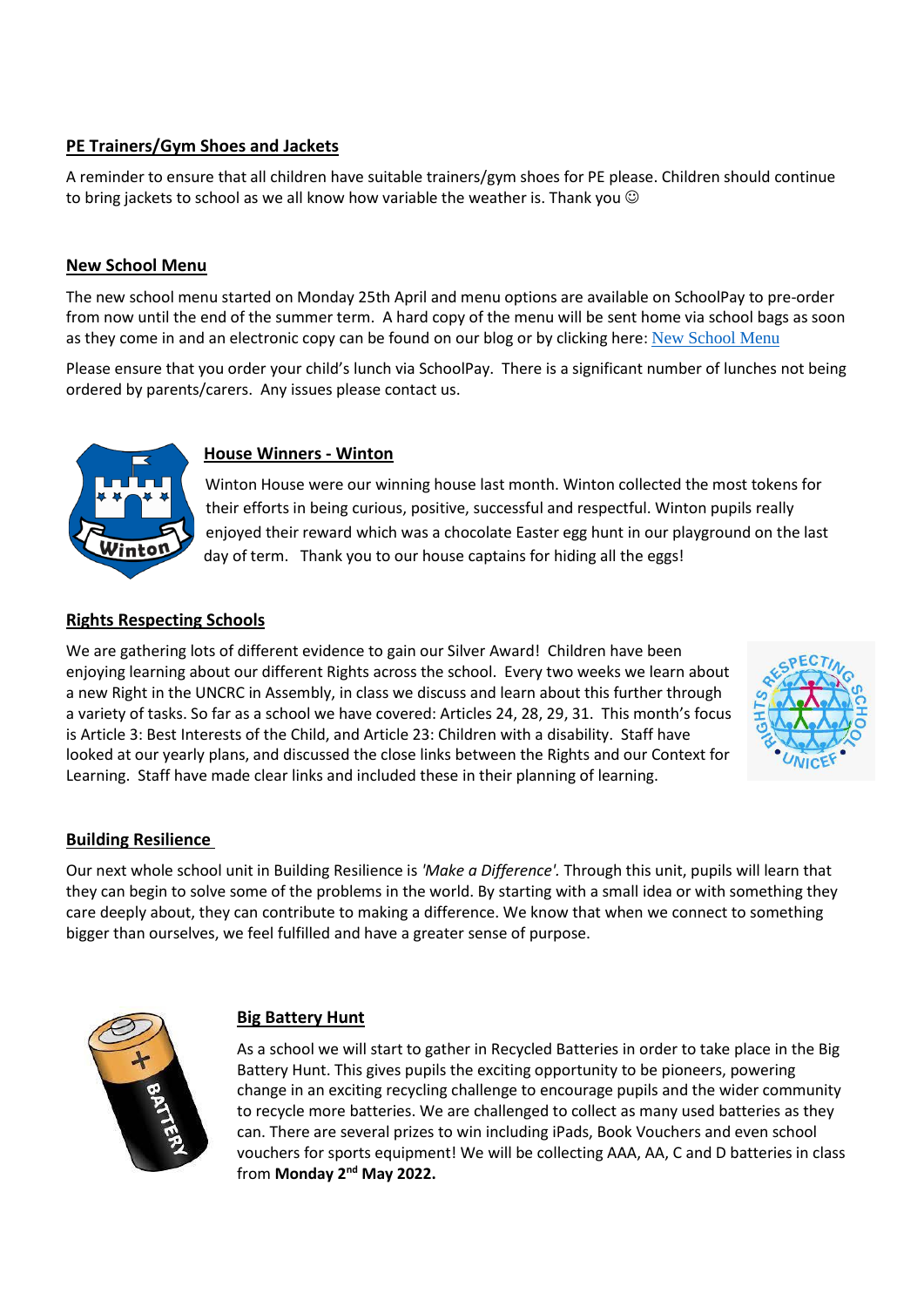# **Future Leaders**

In this term, a group of P6 pupils will be participating in the Future Leaders programme, where they will be delivering fitness sessions to P4 pupils during break time. The programme is organised by Active Schools and aims to teach leadership skills to Young People across East Lothian and build the foundations of a leadership pathway through school and beyond. The Programme is designed to develop transferable skills for young leaders and enable other children to be more active and participate in a variety of fun games and activities.





We love to hear about our pupil's achievements out of school. Please let school know of any achievements you would like to share with us so that these can be shared either in class, at assembly or both. At our last assembly we celebrated Molly's (P6) achievement for helping to raise over £1500 by swimming in the sea for charity. Aaron (P6) was awarded a medal for coming first in the Under 10 Solo drumming competition and Amy (P7) placed second in a drumming competition. Belle (P6) was awarded medals for her participation in a dance competition. Well done for these fantastic achievements.

# **P7s**

An exciting term ahead for our P7s, the last term for these fabulous young people at Cockenzie Primary School. More information will follow with key dates.



# **Nursery into P1 Transition**

Starting P1 is an important milestone in a child's life and a big step for parents and carers too. All children starting Primary One in August 2022 will be invited to take part in 'Our Journey to P1' Transition Project.

Information with an overview of the project will be sent home, as well as emailed, directly to all families very shortly. We have also created a page on our Nursery blog which we will keep up to date with all the relevant documents, communication and information.

# **Nursery**

Just before the Easter holidays the nursery were learning about bees and pollination. We found out why bees are so important and how they help us. This term we have ten little caterpillars which we are going to watch grow and hopefully turn into butterflies.





We intended to resume our visits to the library after staff sickness forced us to cancel the last few trips. The yellow group will be the first group to go.

Our adventure teds are also looking forward to once again being able to spend the weekend with the children.